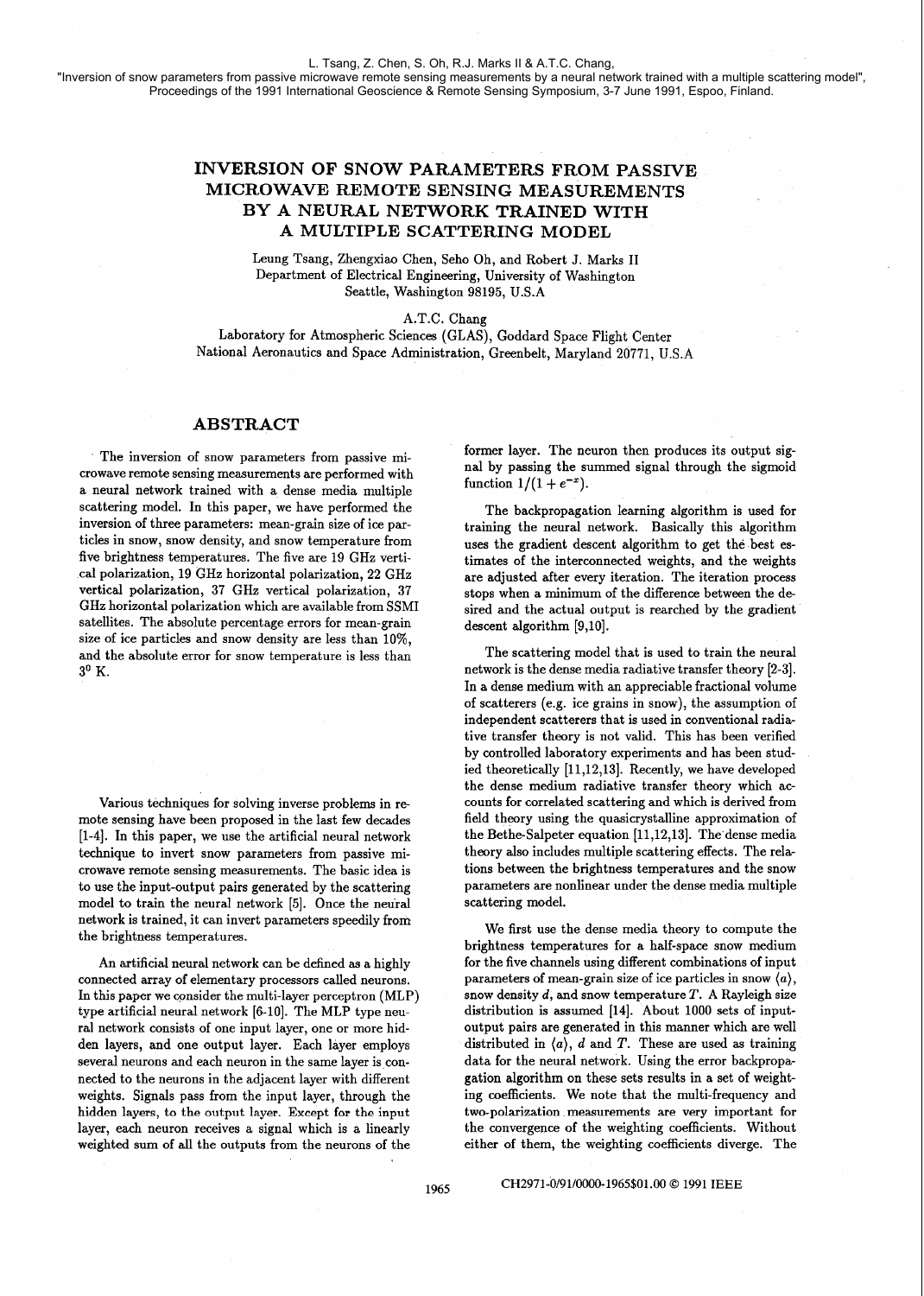nen, S. Oh, R.J. Marks II & A.T.C. Chang, "Inversion of snow parameters from passive microwave remote sensing measurements by a neural network trained with a multiple so Proceedings of the 1991 International Geoscience & Remote Sensing Symposium, 3-7 June 1991, Espoo, Finland.

> neural network then is tested by a set of synthetic testing data which are also generated by the passive dense medium theory and are randomly distributed in  $\langle a \rangle$ , d and T. Figure 1 shows the absolute percentage error for  $\langle a \rangle$  (the unit for  $\langle a \rangle$  is in centimeters). Figure 2 shows the absolute percentage error for  $d$  (the unit for  $d$  is grams per cubic centimeter). Figure 3 shows the absolute error for T. (the unit for *T* is in degrees Kelvin). Figures 1, 2, 3 demonstrate that increasing the number of iterations results in better convergence to the true value and hence lowers the errors. After 10,000 iterations, the absolute percentage error for  $\langle a \rangle$  and d are less than 10 %, and the absolute error for T is less than **3O** K. We also note that the accuracy of the neural network inversion algorithm is dependent on the sensitivities of brightness temperatures to changes of medium parameters. If a change in  $\langle a \rangle$ , d and  $T$  results in large variations in the brightness temperatures of the five channels, then the neural network algorithm works well. Finally we also use the neural network with the trained weighting coefficients to invert the SSMI data over the Antarctica region [15]. The algorithm inverts 30,000 sets of 5-channel brightness temperatures of Antarctica in only 10 cpu minutes on a VAX 3500 workstation.







## REFERENCES

[I] D. L. Phillips, "A Technique for the Numerical Solution of Certain Integral Equations of the First Kind," J. Assoc. Comput. Mach. 9, pp. 84-97, 1962.

[2] P. Edenhofer, J. N. Franklin and C. H. Papas, "A New Inversion Method in Electromagnetic Wave Propagation," IEEE Trans. Antennas Propagat. AP-21, pp. 260-263, 1973.

[3] *6.* Backus and F. Gilbert, "Uniqueness in the Inversion of Inaccurate Gross Earth Data," Phil. Trans. R. Soc. London Ser. A266, pp. 123-192, 1970.

[4] E. R. Westwater and A. Cohen, 'Application of Backus-Gilbert Inversion Technique in Determination of Aerosol Size Distributions from Optical Scattering Measurements," Appl. Opt. 12, pp. 1340-1348, 1973.

[5] **A.** Ishimaru, R. J. Marks 11, Tsang L, C. M. Lam, and D. C. Park, "Particle Size Distribution Determination Using Optical Sensing and Neural Networks," Opt. Lett., vol. 15, no. 21, pp. 1221-1223, 1990.

[6] M. El-Sharkawi, R. Marks 11, M. E. Aggoune, D. C. Park, M. J. Damborg and L. Atlas, "Dynamic Security Assessment of Power Systems Using Back Error Prop agation Artificial Neural Networks," Proceedings of the 2nd Annual Symposium on Expert System Application to Power Systems, Seattle, WA, pp. 366-370, July, 1987.

[7] L. Atlas, R. Cole, Y. Muthusamy, A. Lippman, G. Connor, D. Park, M. El-Sharkawi and R. Marks 11, "A Performance Comparison of Trained Multi-layer Perceptrons and Trained Classification Trees," submitted to Proceedings of IEEE Special Issue on Neural Networks, August 1990.

[8] **13.** Park, M. El-Sharkawi, R. Marks 11, L. Atlas and M. Damborg, 'Electrical Load Forecasting Using an Artificial Neural Network," submitted to IEEE Power Engineering Society Winter Meeting, 1990.

\ [9] D. E. Rumelhart and J. L. McClelland (Eds.), *Parallel Distributed* Processing, Cambridge, *MA,* MIT Press, 1986.

[lo] R. P. Lippmann, 'LIntroduction to Computing with

1966